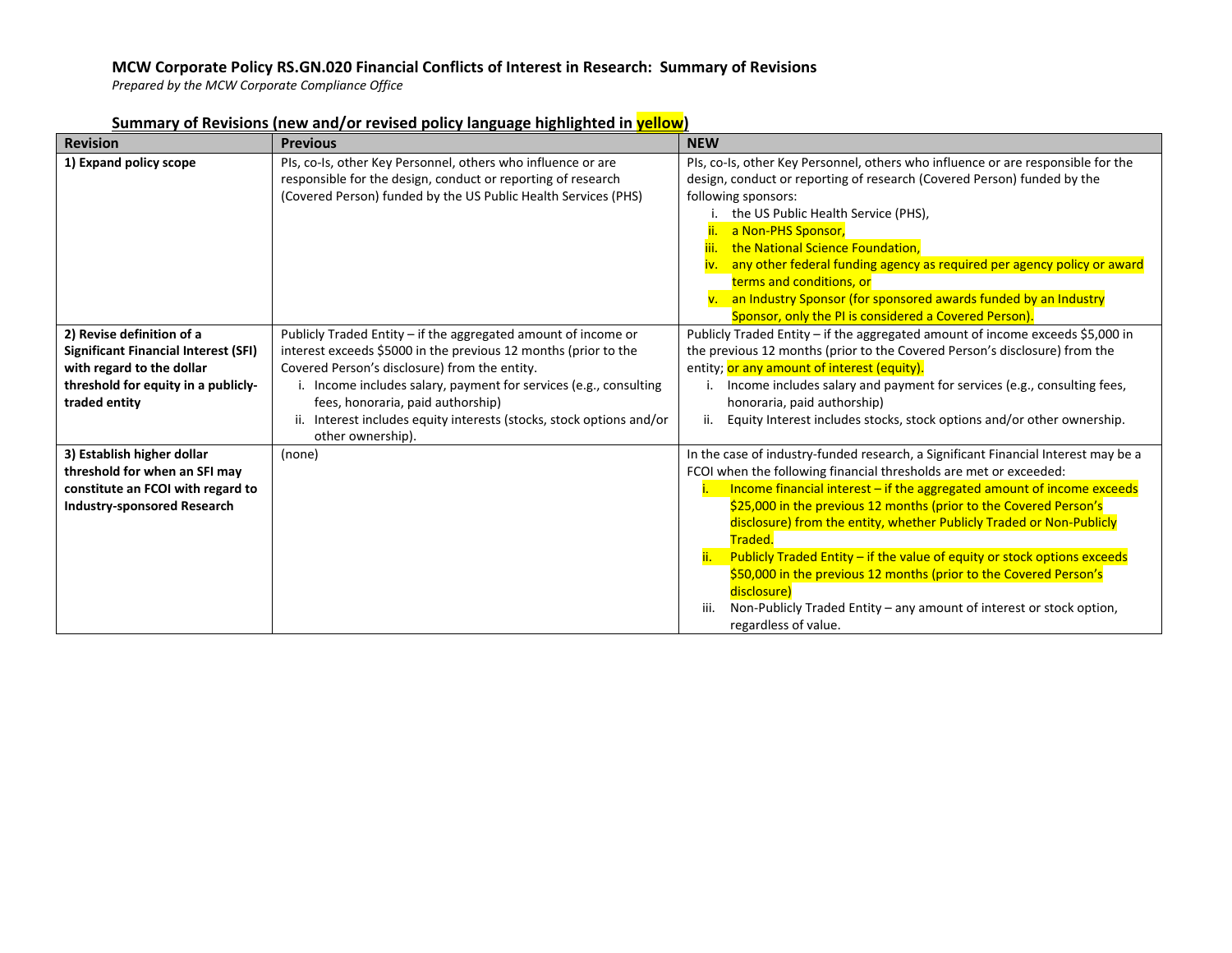### <span id="page-1-1"></span><span id="page-1-0"></span>**MCW Corporate Policy RS.GN.020 Financial Conflicts of Interest in Research: Policy Overview**

*Prepared by the MCW Corporate Compliance Office*

| <b>Award Type (Covered</b>                                       | .<br>To Whom the Policy                                                                                                                           |         | <b>Policy Requirement:</b>                  |                                                                                                                                                                                                             |                                                                                                                                            |                                                                                                                    |  |
|------------------------------------------------------------------|---------------------------------------------------------------------------------------------------------------------------------------------------|---------|---------------------------------------------|-------------------------------------------------------------------------------------------------------------------------------------------------------------------------------------------------------------|--------------------------------------------------------------------------------------------------------------------------------------------|--------------------------------------------------------------------------------------------------------------------|--|
| Award):                                                          | <b>Applies (Covered Person):</b>                                                                                                                  |         |                                             |                                                                                                                                                                                                             |                                                                                                                                            |                                                                                                                    |  |
|                                                                  | Pls, co-Is, other<br>Key Personnel,<br>others who<br>influence or are<br>responsible for<br>the design,<br>conduct or<br>reporting of<br>research | PI only | <b>Complete Training (every 4</b><br>years) | <b>Disclose Significant</b><br><b>Financial Interest (SFI)</b><br>(annually and within 30<br>days of acquiring a new SFI)<br>The nature and value of SFIs<br>that must be disclosed are<br>described below. | Disclose SFI in scholarly<br>publications (if required by<br>the journal) and presentations<br>(to the audience and meeting<br>organizers) | Comply with prescribed<br><b>Management Plan for any SFI</b><br>determined to be an FCOI with<br>a sponsored award |  |
| <b>US Public Health Service</b><br>(PHS)                         |                                                                                                                                                   |         |                                             |                                                                                                                                                                                                             |                                                                                                                                            |                                                                                                                    |  |
| Select non-profit funders<br>(non-federal, non-PHS) $1$          |                                                                                                                                                   |         |                                             |                                                                                                                                                                                                             |                                                                                                                                            |                                                                                                                    |  |
| <b>National Science</b><br>Foundation or other<br>federal funder |                                                                                                                                                   |         |                                             |                                                                                                                                                                                                             |                                                                                                                                            |                                                                                                                    |  |
| <b>Industry Sponsor</b>                                          |                                                                                                                                                   |         |                                             |                                                                                                                                                                                                             |                                                                                                                                            | $\sqrt{2}$                                                                                                         |  |

### **Responsibility of MCW Investigators, by Type of Sponsored Award**

#### **Significant Financial Interests that must be disclosed include the following:**

| <b>Nature of financial interest</b>                                                                    | <b>Value</b>                                                                                                                                                                            |  |
|--------------------------------------------------------------------------------------------------------|-----------------------------------------------------------------------------------------------------------------------------------------------------------------------------------------|--|
| Compensation - Any income, consulting fee, or other payment for service from an outside entity         | that is greater than \$5,000 (Aggregate of compensation received over the preceding 12<br>months)                                                                                       |  |
| Equity interest - Any stock, stock option, or other ownership interest in an outside entity            | regardless of dollar value (No threshold - disclose regardless of value of equity interest or<br>amount of income received from IP rights and interests. Equity interest includes stock |  |
| Intellectual Property rights and interests – Income received from IP rights and interests in an entity | options that have not been exercised.)                                                                                                                                                  |  |

<sup>1</sup> *A list of the select non-profit funders can be found here[: https://infoscope.mcw.edu/FileLibrary/Groups/InfoScopeCorporateCompliance/ListofNonprofitSponsors.pdf.](https://infoscope.mcw.edu/FileLibrary/Groups/InfoScopeCorporateCompliance/ListofNonprofitSponsors.pdf) Other non-profit funders that have adopted federal PHS FCOI-R regulation will be identified by inclusion of PHS regulations in award terms and conditions.*

<sup>2</sup> *Only SFIs that meet or exceed the following financial thresholds may be identified as an FCOI with a research study funded by an industry sponsor:*

*<sup>1.</sup> Income financial interest – if the aggregated amount of income exceeds \$25,000 in the previous 12 months (prior to the Covered Person's disclosure) from the entity, whether Publicly Traded or Non-Publicly Traded.*

*<sup>2.</sup> Publicly Traded Entity – if the value of equity or stock options exceeds \$50,000 in the previous 12 months (prior to the Covered Person's disclosure)*

<sup>3.</sup> *Non-Publicly Traded Entity – any amount of interest or stock option, regardless of value*